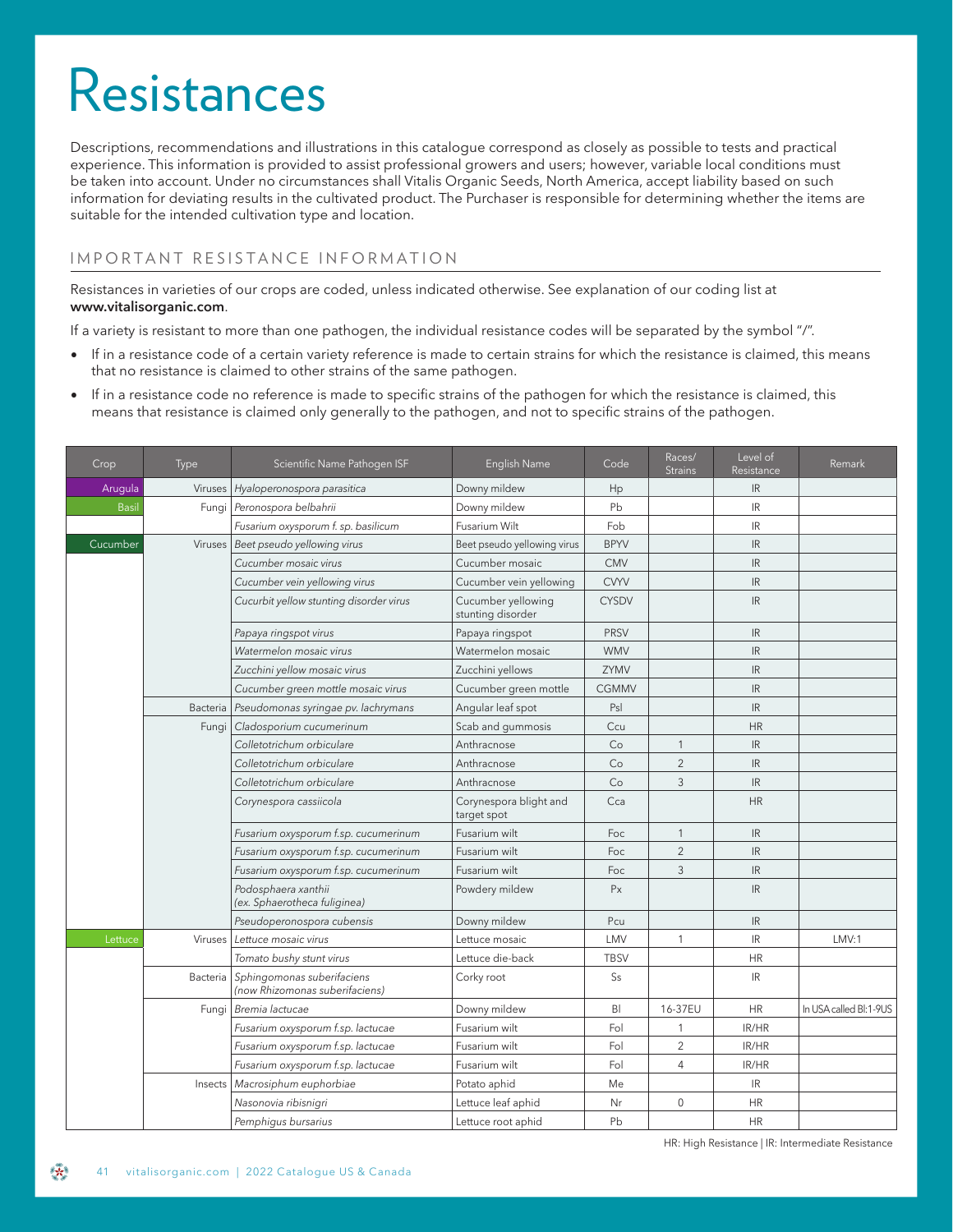| Crop    | <b>Type</b> | Scientific Name Pathogen ISF                                | English Name               | Code           | Races/<br><b>Strains</b> | Level of<br>Resistance            | Remark                                                |
|---------|-------------|-------------------------------------------------------------|----------------------------|----------------|--------------------------|-----------------------------------|-------------------------------------------------------|
| Melon   | Viruses     | Cucumber mosaic virus                                       | Cucumber mosaic            | <b>CMV</b>     |                          | IR                                |                                                       |
|         |             | Melon Necrotic Spot Virus                                   | Melon necrotic spot        | <b>MNSV</b>    |                          | <b>HR</b>                         |                                                       |
|         |             | Papaya ringspot virus                                       | Papaya ringspot            | <b>PRSV</b>    |                          | $\ensuremath{\mathsf{IR}}\xspace$ |                                                       |
|         |             | Watermelon mosaic virus                                     | Watermelon mosaic          | <b>WMV</b>     |                          | $\ensuremath{\mathsf{IR}}\xspace$ |                                                       |
|         |             | Zucchini yellow mosaic virus                                | Zucchini yellows           | ZYMV           |                          | $\ensuremath{\mathsf{IR}}\xspace$ |                                                       |
|         |             | Fungi Fusarium oxysporum f.sp. melonis                      | Fusarium wilt              | Fom            | $\mathbf 0$              | <b>HR</b>                         |                                                       |
|         |             | Fusarium oxysporum f.sp. melonis                            | Fusarium wilt              | Fom            | $\mathbf{1}$             | <b>HR</b>                         |                                                       |
|         |             | Fusarium oxysporum f.sp. melonis                            | Fusarium wilt              | Fom            | $\overline{2}$           | <b>HR</b>                         |                                                       |
|         |             | Fusarium oxysporum f.sp. melonis                            | Fusarium wilt              | Fom            | 1.2                      | $\ensuremath{\mathsf{IR}}\xspace$ |                                                       |
|         |             | Golovinomyces cichoracearum<br>(ex. Erysiphe cichoracearum) | Powdery mildew             | Gc             | $\mathbf{1}$             | $\ensuremath{\mathsf{IR}}\xspace$ |                                                       |
|         |             | Podosphaeria xanthii (ex Sphaerotheca<br>fuliginea)         | Powdery mildew             | Px             | $\mathbf{1}$             | $\ensuremath{\mathsf{IR}}\xspace$ |                                                       |
|         |             | Podosphaeria xanthii (ex Sphaerotheca<br>fuliginea)         | Powdery mildew             | Px             | $\overline{c}$           | $\ensuremath{\mathsf{IR}}\xspace$ |                                                       |
|         |             | Podosphaeria xanthii (ex Sphaerotheca<br>fuliginea)         | Powdery mildew             | Px             | 3                        | $\ensuremath{\mathsf{IR}}\xspace$ |                                                       |
|         |             | Podosphaeria xanthii (ex Sphaerotheca<br>fuliginea)         | Powdery mildew             | Px             | 5                        | IR                                |                                                       |
|         |             | Podosphaeria xanthii (ex Sphaerotheca<br>fuliginea)         | Powdery mildew             | Px             | 3.5                      | $\ensuremath{\mathsf{IR}}\xspace$ |                                                       |
|         | Insects     | Aphis gossypii                                              | Cotton aphid               | Ag             |                          | $\ensuremath{\mathsf{IR}}\xspace$ |                                                       |
| Parsley |             | Fungi Septoria petroselini                                  | Septoria blight            | Sp             |                          | IR                                |                                                       |
|         |             | Plasmopara petroselini                                      | Downy mildew               | Pp             |                          | IR                                |                                                       |
| Pepper  | Viruses     | Cucumber mosaic virus                                       | Cucumber mosaic            | <b>CMV</b>     |                          | $\ensuremath{\mathsf{IR}}\xspace$ |                                                       |
|         |             | Pepper mottle virus                                         | Pepper mottle              | PepMoV         |                          | <b>HR</b>                         |                                                       |
|         |             | Pepper yellow mosaic virus                                  | Pepper yellow mosaic       | PepYMV         |                          | <b>HR</b>                         |                                                       |
|         |             | Potato Y virus                                              | Potato Y                   | <b>PVY</b>     | $\mathbf 0$              | <b>HR</b>                         | PVY:0                                                 |
|         |             | Potato Y virus                                              | Potato Y                   | <b>PVY</b>     | $\mathbf{1}$             | <b>HR</b>                         | PVY:1                                                 |
|         |             | Potato Y virus                                              | Potato Y                   | <b>PVY</b>     | 1.2                      | <b>HR</b>                         | PVY:2                                                 |
|         |             | Tobacco etch virus                                          | Tobacco etch               | <b>TEV</b>     |                          | $\ensuremath{\mathsf{IR}}\xspace$ |                                                       |
|         |             | Tobamovirus   Tobamovirus (ToMV, TMV, PMMoV)                |                            | Tm             | $\mathbf 0$              | <b>HR</b>                         | Tm:0                                                  |
|         | group       | Tobamovirus (ToMV, TMV, TMGMV, PMMoV)                       |                            | Tm             | 0, 1                     | <b>HR</b>                         | Tm:0,1                                                |
|         |             | Tobamovirus (ToMV, TMV, TMGMV, PMMoV)                       |                            | Tm             | 0, 1, 1.2                | <b>HR</b>                         | $Tm:0-2$                                              |
|         |             | Tobamovirus (ToMV, TMV, TMGMV, PMMoV)                       |                            | Tm             | 0, 1, 1.2,<br>1.2.3      | <b>HR</b>                         | $Tm:0-3$                                              |
|         |             | Tomato spotted wilt virus                                   | Tomato spotted wilt        | <b>TSWV</b>    | $\mathbf 0$              | IR                                |                                                       |
|         |             | Bacteria   Xanthomonas campestris pv. vesicatoria           | Bacterial spot             | Xcv            | $\mathbf{1}$             | <b>HR</b>                         |                                                       |
|         |             | Xanthomonas campestris pv. vesicatoria                      | Bacterial spot             | Xcv            | $\overline{2}$           | <b>HR</b>                         |                                                       |
|         |             | Xanthomonas campestris pv. vesicatoria                      | Bacterial spot             | Xcv            | 3                        | <b>HR</b>                         |                                                       |
|         |             | Xanthomonas campestris pv. vesicatoria                      | Bacterial spot             | Xcv            | 4                        | <b>HR</b>                         |                                                       |
|         |             | Xanthomonas campestris pv. vesicatoria                      | Bacterial spot             | Xcv            | 5                        | <b>HR</b>                         |                                                       |
|         |             | Xanthomonas campestris pv. vesicatoria                      | Bacterial spot             | Xcv            | 6                        | <b>HR</b>                         |                                                       |
|         |             | Xanthomonas campestris pv. vesicatoria                      | Bacterial spot             | Xcv            | $\overline{7}$           | <b>HR</b>                         |                                                       |
|         |             | Xanthomonas campestris pv. vesicatoria                      | Bacterial spot             | Xcv            | 8                        | <b>HR</b>                         |                                                       |
|         |             | Xanthomonas campestris pv. vesicatoria                      | Bacterial spot             | Xcv            | 9                        | <b>HR</b>                         |                                                       |
|         |             | Xanthomonas campestris pv. vesicatoria                      | Bacterial spot             | Xcv            | 10                       | <b>HR</b>                         |                                                       |
|         | Fungi       | Phytophthora capsici                                        | Buckeye fruit and root rot | P <sub>C</sub> |                          | IR                                |                                                       |
|         |             | Leveillula taurica (anamorph: Oidiopsis<br>sicula)          | Leveilula taurica          | Lt             |                          | IR                                |                                                       |
|         |             | Nematode   Meloidogyne arenaria                             | Root-knot                  | Ma             |                          | IR                                | Resistance can be                                     |
|         |             | Meloidogyne incognita                                       | Root-knot                  | Mi             |                          | IR                                | adversely affected                                    |
|         |             | Meloidogyne javanica                                        | Root-knot                  | Mj             |                          | IR                                | at elevated soil<br>temperatures<br>$( >28^{\circ}C)$ |
|         |             | Abiotic   Cracking                                          |                            | Cr             |                          | Τ                                 |                                                       |
|         |             | Stip                                                        |                            | St             |                          | $\top$                            |                                                       |

HR: High Resistance | IR: Intermediate Resistance | T: Tolerance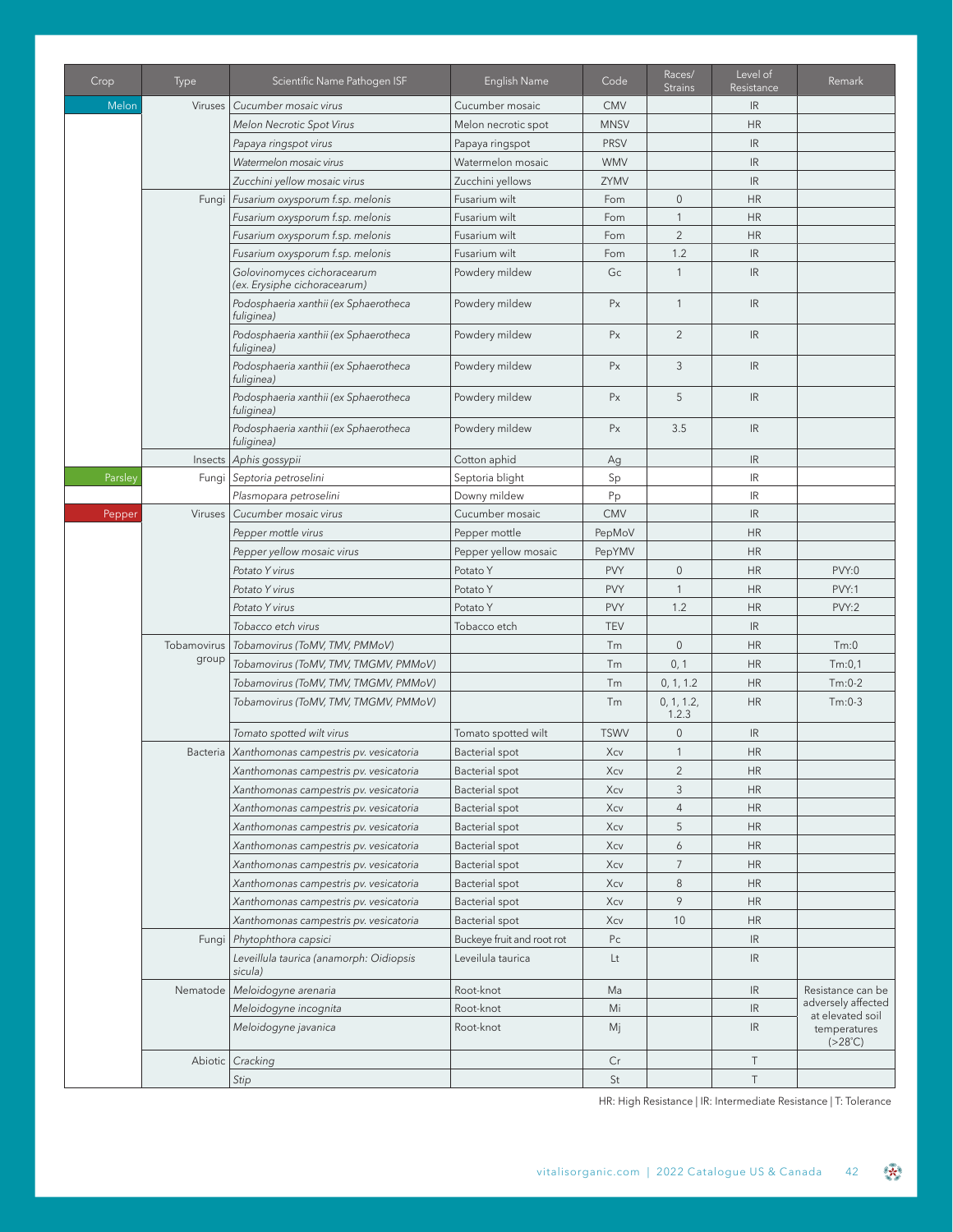| Crop                   | <b>Type</b>          | Scientific Name Pathogen ISF                                 | English Name                    | Code        | Races/<br><b>Strains</b> | Level of<br>Resistance            | Remark                                 |
|------------------------|----------------------|--------------------------------------------------------------|---------------------------------|-------------|--------------------------|-----------------------------------|----------------------------------------|
| Rootstock,<br>Cucurbit | Fungi                | Fusarium oxysporum f.sp. cucumerinum                         | Fusarium wilt                   | Foc         | $\mathbf{1}$             | <b>HR</b>                         |                                        |
|                        |                      | Fusarium oxysporum f.sp. cucumerinum                         | Fusarium wilt                   | Foc         | $\overline{2}$           | <b>HR</b>                         |                                        |
|                        |                      | Fusarium oxysporum f.sp. cucumerinum                         | Fusarium wilt                   | Foc         | 3                        | <b>HR</b>                         |                                        |
|                        |                      | Fusarium oxysporum f.sp. radicis-<br>cucumerinum             | Fusarium crown and<br>root rot  | Forc        |                          | IR                                |                                        |
|                        |                      | Fusarium oxysporum f.sp. melonis                             | Fusarium wilt                   | Fom         | $\mathsf{O}\xspace$      | <b>HR</b>                         |                                        |
|                        |                      | Fusarium oxysporum f.sp. melonis                             | Fusarium wilt                   | Fom         | $\mathbf{1}$             | <b>HR</b>                         |                                        |
|                        |                      | Fusarium oxysporum f.sp. melonis                             | Fusarium wilt                   | Fom         | $\overline{2}$           | <b>HR</b>                         |                                        |
|                        |                      | Fusarium oxysporum f.sp. melonis                             | Fusarium wilt                   | Fom         | 1.2                      | <b>HR</b>                         |                                        |
|                        |                      | Fusarium oxysporum f.sp. niveum                              | Fusarium wilt                   | Fon         | $\mathbf 0$              | <b>HR</b>                         |                                        |
|                        |                      | Fusarium oxysporum f.sp. niveum                              | Fusarium wilt                   | Fon         | $\mathbf{1}$             | <b>HR</b>                         |                                        |
|                        |                      | Fusarium oxysporum f.sp. niveum                              | Fusarium wilt                   | Fon         | $\overline{2}$           | <b>HR</b>                         |                                        |
|                        |                      | Colletotrichum orbiculare<br>(ex Colletotrichum lagenarium)  | Anthracnose                     | Co          | $\mathbf{1}$             | $\ensuremath{\mathsf{IR}}\xspace$ |                                        |
|                        |                      | Colletotrichum orbiculare<br>(ex Colletotrichum lagenarium)  | Anthracnose                     | Co          | $\overline{2}$           | $\ensuremath{\mathsf{IR}}\xspace$ |                                        |
|                        |                      | Colletotrichum orbiculare<br>(ex Colletotrichum lagenarium)" | Anthracnose                     | Co          | 3                        | IR.                               |                                        |
|                        |                      | Verticillium dahliae                                         | Verticillium wilt               | Vd          |                          | IR                                |                                        |
|                        |                      | Verticillium albo-atrum                                      | Verticillium wilt               | Va          |                          | IR                                |                                        |
|                        |                      | Phomopsis sclerotioides                                      | Black root rot                  | Ps          |                          | <b>HR</b>                         |                                        |
|                        |                      | Rhizoctonia solani                                           | Rhizoctonia root & crown<br>rot | Rs          |                          | IR                                |                                        |
|                        |                      | Nematode   Meloidogyne incognita                             | Root-knot                       | Mi          |                          | $\ensuremath{\mathsf{IR}}\xspace$ |                                        |
|                        |                      | Meloidogyne javanica                                         | Root-knot                       | Mj          |                          | $\ensuremath{\mathsf{IR}}\xspace$ |                                        |
| Rootstock,<br>Pepper   | Tobamovirus<br>group | Tobamovirus (ToMV, TMV, PMMoV)                               |                                 | Tm          | $\mathbf 0$              | <b>HR</b>                         | Tm:0                                   |
|                        |                      | Tobamovirus (ToMV, TMV, TMGMV, PMMoV)                        |                                 | Tm          | 0, 1                     | <b>HR</b>                         | Tm:0,1                                 |
|                        |                      | Tobamovirus (ToMV, TMV, TMGMV, PMMoV)                        |                                 | Tm          | 0, 1, 1.2                | <b>HR</b>                         | $Tm:0-2$                               |
|                        |                      | Tobamovirus (ToMV, TMV, TMGMV, PMMoV)                        |                                 | Tm          | 0, 1, 1.2,<br>1.2.3      | <b>HR</b>                         | $Tm:0-3$                               |
|                        | Fungi                | Phytophthora capsici                                         | Buckeye fruit & root rot        | Pc          |                          | $\ensuremath{\mathsf{IR}}\xspace$ |                                        |
|                        | Nematode             | Meloidogyne arenaria                                         | Root-knot                       | Ma          |                          | $\ensuremath{\mathsf{IR}}\xspace$ | Resistance can be                      |
|                        |                      | Meloidogyne incognita                                        | Root-knot                       | Mi          |                          | $\ensuremath{\mathsf{IR}}\xspace$ | adversely affected<br>at elevated soil |
|                        |                      | Meloidogyne javanica                                         | Root-knot                       | Mj          |                          | $\ensuremath{\mathsf{IR}}\xspace$ | temperatures (>28°C)                   |
| Rootstock.<br>Tomato   | Viruses              | Tomato mosaic virus                                          | Tomato mosaic                   | ToMV        | $\overline{0}$           | <b>HR</b>                         |                                        |
|                        |                      | Tomato mosaic virus                                          | Tomato mosaic                   | ToMV        | $\mathbf{1}$             | <b>HR</b>                         |                                        |
|                        |                      | Tomato mosaic virus                                          | Tomato mosaic                   | ToMV        | $\overline{c}$           | <b>HR</b>                         |                                        |
|                        |                      | Tomato spotted wilt virus                                    | Tomato spotted wilt             | <b>TSWV</b> |                          | IR                                |                                        |
|                        | Bacteria             | Ralstonia solanacearum                                       | <b>Bacterial wilt</b>           | Rs          |                          | IR                                |                                        |
|                        | Fungi                | Fulvia fulva (ex Cladosporium fulvum)                        | Leaf mold                       | Ff          | Α                        | <b>HR</b>                         |                                        |
|                        |                      | Fulvia fulva (ex Cladosporium fulvum)                        | Leaf mold                       | Ff          | B                        | <b>HR</b>                         |                                        |
|                        |                      | Fulvia fulva (ex Cladosporium fulvum)                        | Leaf mold                       | Ff          | $\mathsf{C}$             | <b>HR</b>                         |                                        |
|                        |                      | Fulvia fulva (ex Cladosporium fulvum)                        | Leaf mold                       | Ff          | $\mathsf D$              | <b>HR</b>                         |                                        |
|                        |                      | Fulvia fulva (ex Cladosporium fulvum)                        | Leaf mold                       | Ff          | E                        | <b>HR</b>                         |                                        |
|                        |                      | Fusarium oxysporum f.sp. lycopersici                         | Fusarium wilt                   | Fol         | $\mathbf 0$              | <b>HR</b>                         | In USA called Fol:1                    |
|                        |                      | Fusarium oxysporum f.sp. lycopersici                         | Fusarium wilt                   | Fol         | $\mathbf{1}$             | <b>HR</b>                         | In USA called Fol:2                    |
|                        |                      | Fusarium oxysporum f.sp. lycopersici                         | Fusarium wilt                   | Fol         | $\overline{2}$           | <b>HR</b>                         | In USA called Fol:3                    |
|                        |                      | Fusarium oxysporum f.sp. radicis-lycopersici                 | Fusarium crown & root rot       | For         |                          | <b>HR</b>                         |                                        |
|                        |                      | Phytophthora infestans                                       | Late blight                     | Pi          |                          | IR                                |                                        |
|                        |                      | Verticillium dahliae                                         | Verticillium wilt               | Vd          | $\mathbf 0$              | <b>HR</b>                         | In USA called Vd:1                     |
|                        |                      | Verticillium albo-atrum                                      | Verticillium wilt               | Va          | $\mathsf{O}\xspace$      | <b>HR</b>                         | In USA called Va:1                     |
|                        |                      | Pyrenochaeta lycopersici                                     | Corky root rot                  | P           |                          | IR                                |                                        |
|                        | Nematode             | Meloidogyne arenaria                                         | Root-knot                       | Ma          |                          | IR                                | Resistance can be                      |
|                        |                      | Meloidogyne incognita                                        | Root-knot                       | Mi          |                          | IR                                | adversely affected<br>at elevated soil |
|                        |                      | Meloidogyne javanica                                         | Root-knot                       | Mj          |                          | $\ensuremath{\mathsf{IR}}\xspace$ | temperatures (>28°C)                   |

HR: High Resistance | IR: Intermediate Resistance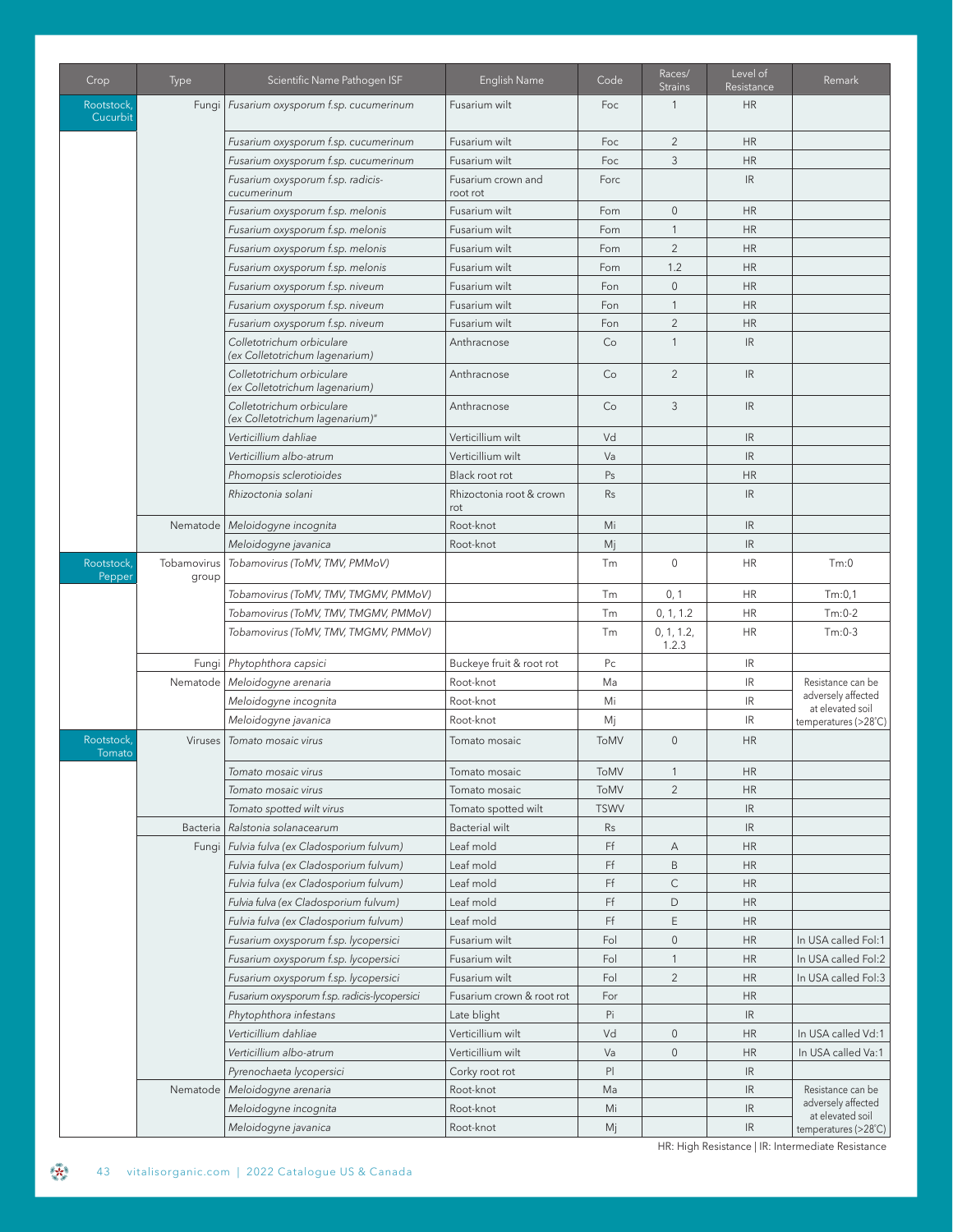| Crop           | <b>Type</b> | Scientific name pathogen ISF                                     | English name      | Code           | Races/<br><b>Strains</b> | Level of<br>resistance | Remark |
|----------------|-------------|------------------------------------------------------------------|-------------------|----------------|--------------------------|------------------------|--------|
| Spinach        | Viruses     | Cucumber mosaic virus                                            | Cucumber mosaic   | <b>CMV</b>     |                          | <b>HR</b>              |        |
|                |             | Fungi Albugo occidentalis                                        | White rust        | A <sub>0</sub> |                          | <b>IR</b>              |        |
|                |             | Cladosporium variabile                                           | Leaf Spot         | Cv             |                          | IR                     |        |
|                |             | Colletotrichum dematium                                          | Anthracnose       | C <sub>d</sub> |                          | IR                     |        |
|                |             | Peronospora farinosa f.sp. spinaciae<br>(ex. Peronospora effusa) | Downy mildew      | Pe             | $1 - 19$                 | <b>HR</b>              |        |
| Squash, Summer |             | Viruses   Cucumber mosaic virus                                  | Cucumber mosaic   | <b>CMV</b>     |                          | IR.                    |        |
|                |             | Papaya ringspot virus                                            | Papaya ringspot   | <b>PRSV</b>    |                          | <b>IR</b>              |        |
|                |             | Watermelon mosaic virus                                          | Watermelon mosaic | <b>WMV</b>     |                          | IR.                    |        |
|                |             | Zucchini yellow mosaic virus                                     | Zucchini yellows  | ZYMV           |                          | <b>IR</b>              |        |
|                |             | Squash leaf curl virus                                           | Squash leaf curl  | <b>SLCV</b>    |                          | <b>IR</b>              |        |
|                |             | Fungi Podosphaeria xanthii<br>(ex Sphaerotheca fuliginea)        | Powdery mildew    | Px             |                          | <b>IR</b>              |        |
| Squash, Winter |             | Viruses   Cucumber mosaic virus                                  | Cucumber mosaic   | <b>CMV</b>     |                          | IR                     |        |
|                |             | Papaya ringspot virus                                            | Papaya ringspot   | <b>PRSV</b>    |                          | IR                     |        |
|                |             | Watermelon mosaic virus                                          | Watermelon mosaic | <b>WMV</b>     |                          | IR.                    |        |
|                |             | Zucchini yellow mosaic virus                                     | Zucchini yellows  | ZYMV           |                          | IR.                    |        |
|                |             | Squash leaf curl virus                                           | Squash leaf curl  | <b>SLCV</b>    |                          | IR.                    |        |
|                |             | Fungi Podosphaeria xanthii<br>(ex Sphaerotheca fuliginea)        | Powdery mildew    | Px             |                          | <b>IR</b>              |        |
|                |             | Golovinomyces cichoracearum<br>(ex. Erysiphe cichoracearum)      | Powdery mildew    | Gc             | 1                        | <b>IR</b>              |        |

HR: High Resistance | IR: Intermediate Resistance